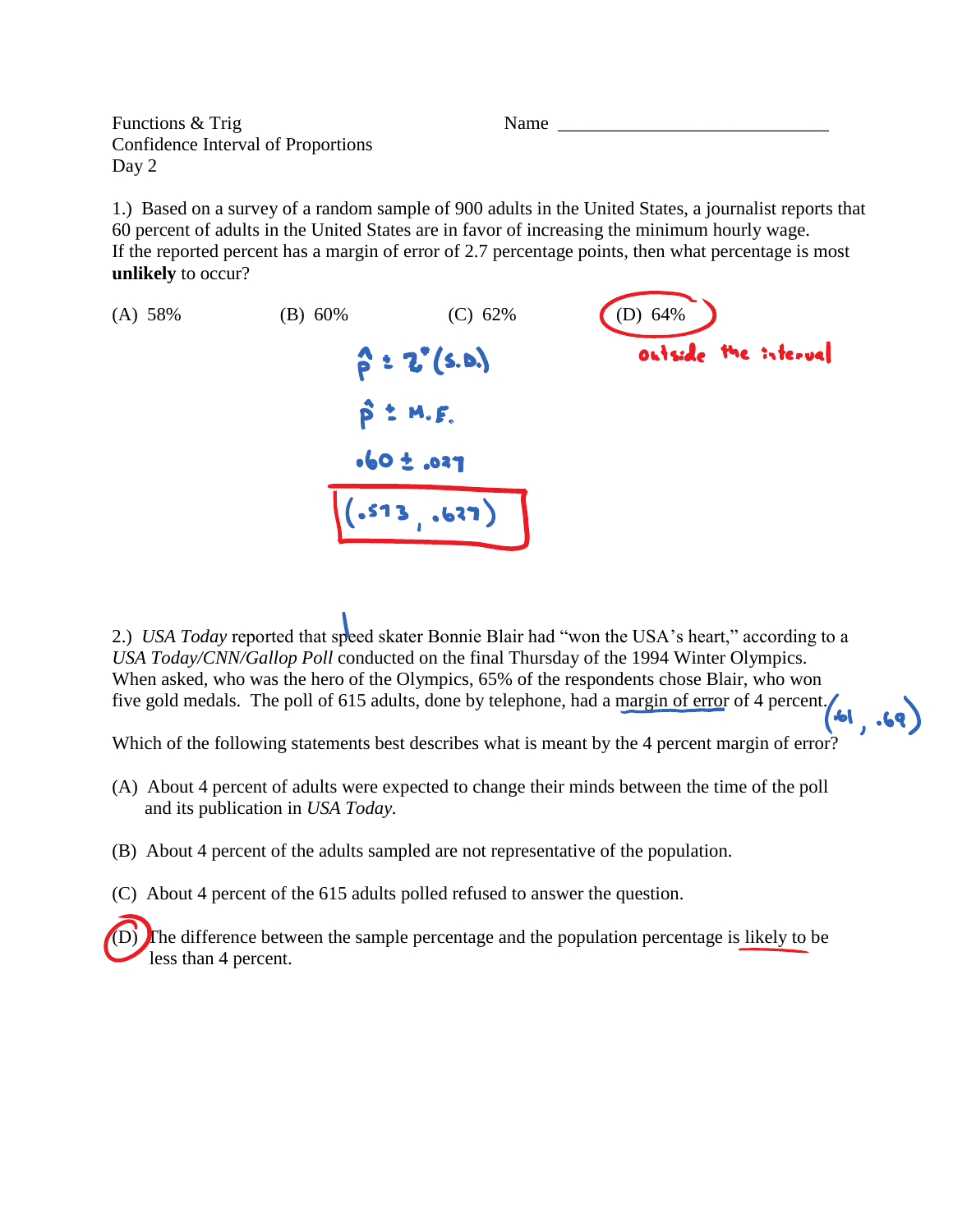3.) Stephen's Beverage Company is considering whether to produce a new brand of cola. The company will launch the product if at least 25% of cola drinkers will buy the product. Fifty cola drinkers are randomly selected to take a blind taste-test of products *A*, *B*, and the new product. Nine out of fifty participants preferred Stephen's new cola to products *A* and *B*. The company then devised a simulation based on the requirement that 25% of cola drinkers will buy the product. Each dot in the graph shown below represents the proportion of people who preferred Stephen's new product, each of sample size 50, simulated 100 times.



## **Proportion Preferring Stephen's Product**

a. Assume the set of data is approximately normal and the company wants to be 95% confident of its results. Determine the confidence interval of this data.

$$
\hat{\rho} \pm 2^{\nu} (5.0.)
$$
  
.247 ± 2(.062 )  
.247 ± .124  
(.123 , .371 )

b. Does the sample proportion obtained from the blind taste-test, nine out of fifty, indicate that the Beverage Company should produce the new cola product? **Justify your answer.**

$$
\frac{9}{50} \approx .18
$$
 The .18 is inside the 95% confidence interval, so  
interval this is considered common, so  
they should produce the new colq.